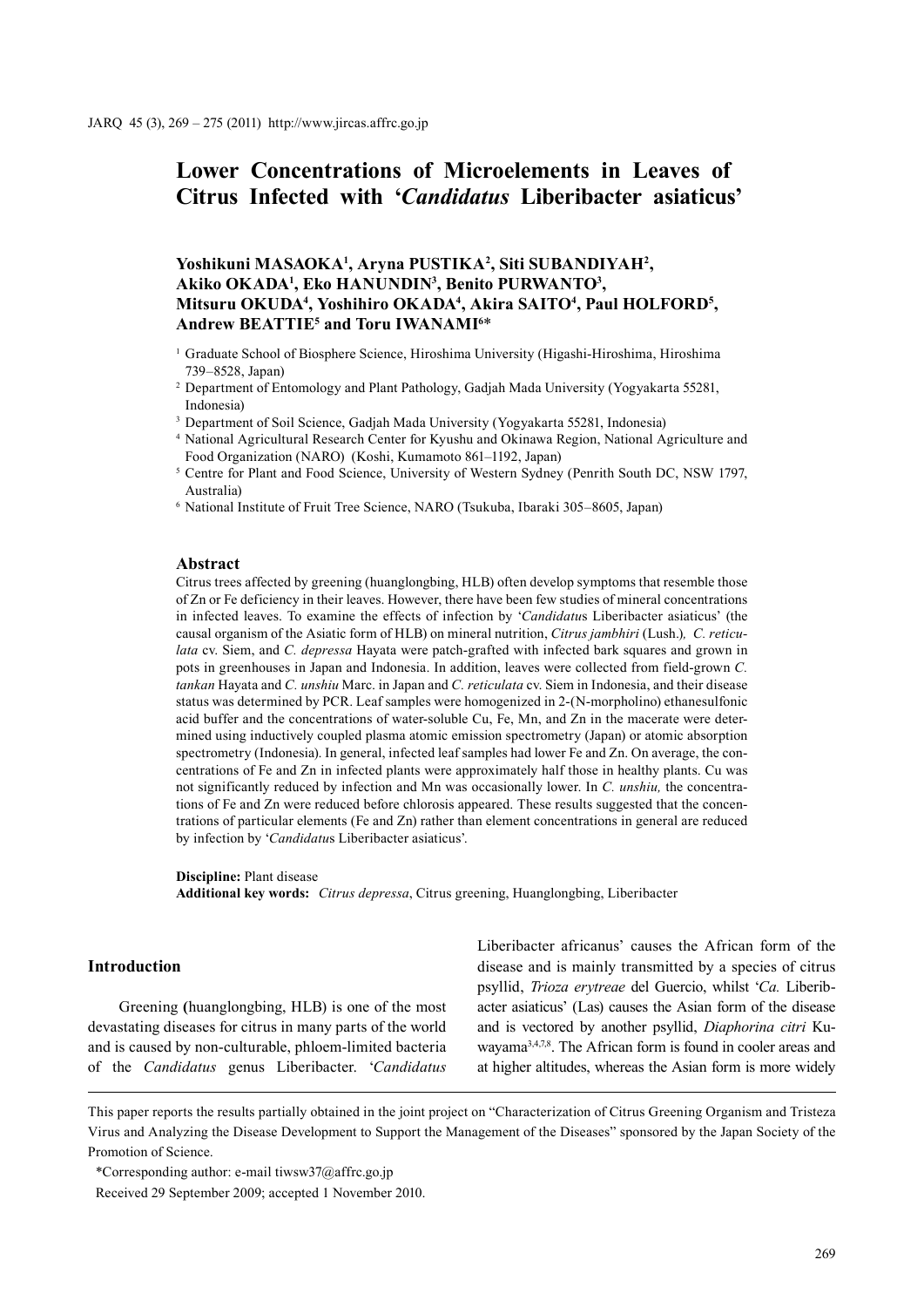#### Y. Masaoka et al.

spread in warmer lowlands in tropical and subtropical areas3,4. Recently, a third species of bacterium causing HLB was found in Brazil and was designated as '*Candidatu*s Liberibacter asiaticus' 22. The vector of '*Ca.* Liberibacter americanus' has recently been shown to be *Diaphorina citri*24.

In the leaves of infected citrus, the bacteria typically induce chlorosis that resembles the symptoms associated with Fe or Zn deficiency. However, there have been few studies to precisely quantify Fe, Zn, or other microelements in infected plants. Work on the African form of the disease in an unnamed citrus species compared macroelement concentrations in diseased and healthy plants<sup>9</sup>. These studies found that concentrations of potassium were higher in infected plants, whilst calcium and magnesium were lower. A study of infected plants in Réunion<sup>1</sup> found lower concentrations of Ca, Mn, and Zn in citrus trees. However, the species of citrus tested and the number of trees treated were not given, and no statistical inference was made. In addition, on this island, both African and Asian forms of the disease occur<sup>4</sup> and the form infecting the trees was also not reported. The study of Koen and Langenegger<sup>9</sup> and that of Aubert<sup>1</sup> relied on detection using visual symptoms, and the presence of liberibacters was not confirmed by PCR.

The Asian form of the disease is widely distributed throughout Southeast Asia4,19 and is causing significant losses in citrus production. As the symptoms of HLB closely resemble those of Fe and Zn deficiency, it is important to know whether changes in these elements are commonly associated with infection by HLB. However, since the reports of Koen and Langenegger<sup>9</sup> and Aubert<sup>1</sup>, there has been no work on mineral concentrations within HLB-infected trees. Therefore, this study looked at the mineral concentrations in a range of citrus species and cultivars grown in different environments to determine whether infection by '*Ca.* Liberibacter asiaticus' affects plant element composition.

## **Materials and methods**

## **1. Plant taxonomy**

A number of systems for classifying species of citrus exist, and the taxonomy of the genus is under review. The citrus species used in this study were: the rough lemon (*Citrus taitensis* Risso., syn. *C. jambhiri* Lush), the flat lemon (*C. reticulata* Blanco cv. Depressa, syn. *C. depressa* Hayata), the Siem mandarin (*C. reticulata* cv. Siem), the Tankan mandarin (*C. reticulata* cv. Tankan, syn. *C. tankan* Hayata), and the Satsuma mandarin (*C. reticulata* cv. Satsuma, syn. *C. unshiu* Marc). As most readers are likely to be more familiar with the classifications of Swingle and Reece<sup>18</sup> and Tanaka<sup>21</sup>, the names used by these authors will be employed throughout the remainder of this article.

#### **2. Pot trials**

For tests of plants grown in the greenhouse, seedlings of rough lemon (*Citrus jambhiri* Lush.) and seedlings of flat lemon (*C. depressa* Hayata [a variety of mandarin]) were grown at the National Agricultural Research Center for Kyushu and Okinawa Region, Koshi, Japan, in pots filled with one liter of a commercial mix of soil and peat moss (Kenbyo, Yae Company, Nagasaki, Japan). In Indonesia, Siem mandarin (*C. reticulata* cv. Siem) plants grafted on rough lemon seedlings were grown at the University of Gadjah Mada (UGM), Yogyakarta, in pots filled with 5 kg of a 1:1:1 mixture of quartz sand, cocopeat, and composted lamb/goat dung. For each species, four to five plants were inoculated with '*Ca.* L. asiaticus' (Las) and a further five plants acted as healthy controls. All the plants were about 20 months old when they were graft-inoculated. In Japan, plants were watered with an equal volume of water, typically 100 ml per day, and were fertilized equally every month with 0.5 g of a commercial chemical fertilizer (N:P:K 6.5:6:19). In Indonesia, a slow release fertilizer NPK 15:15:15 was used at 5 g per pot. In both countries, the temperature of the greenhouses was 26–35°C during the day and 25–30°C at night.

For infection in Japan, a rough lemon plant harboring Las strain OC94–31 served as the source of inoculum. Budsticks were taken from the source plant and side-grafted to the stem of recipient plants about 50 mm above the ground. In Indonesia, budsticks were obtained from three field-grown, infected trees of Siem mandarin. The bark was removed from the budsticks to give patches of approximately  $5 \times 10$  mm, and grafted onto the receptor Siem mandarin trees on rough lemon rootstocks. Each Siem mandarin tree was grafted with three bark patches that were separately taken from each infected plant. About 10 leaves were taken from each potted citrus plant for analyzing microelements.

## **3. Field investigations**

Survey trips to citrus fields in Okinawa, Japan, were made in June 2005. Fully expanded leaves of Tankan mandarin (*C. tankan* Hayata) and Satsuma mandarin (*C. unshiu* Marc) were collected. For Tankan mandarin, three to four shoots at shoulder height were evenly chosen from each plant, and 15 to 20 leaves were sampled at random from middle leaf position of each shoot. For Satsuma mandarin, leaves from healthy (PCR-negative) plants were sampled in the same way as for Tankan. However, on infected (PCR-positive) plants, leaves showing symp-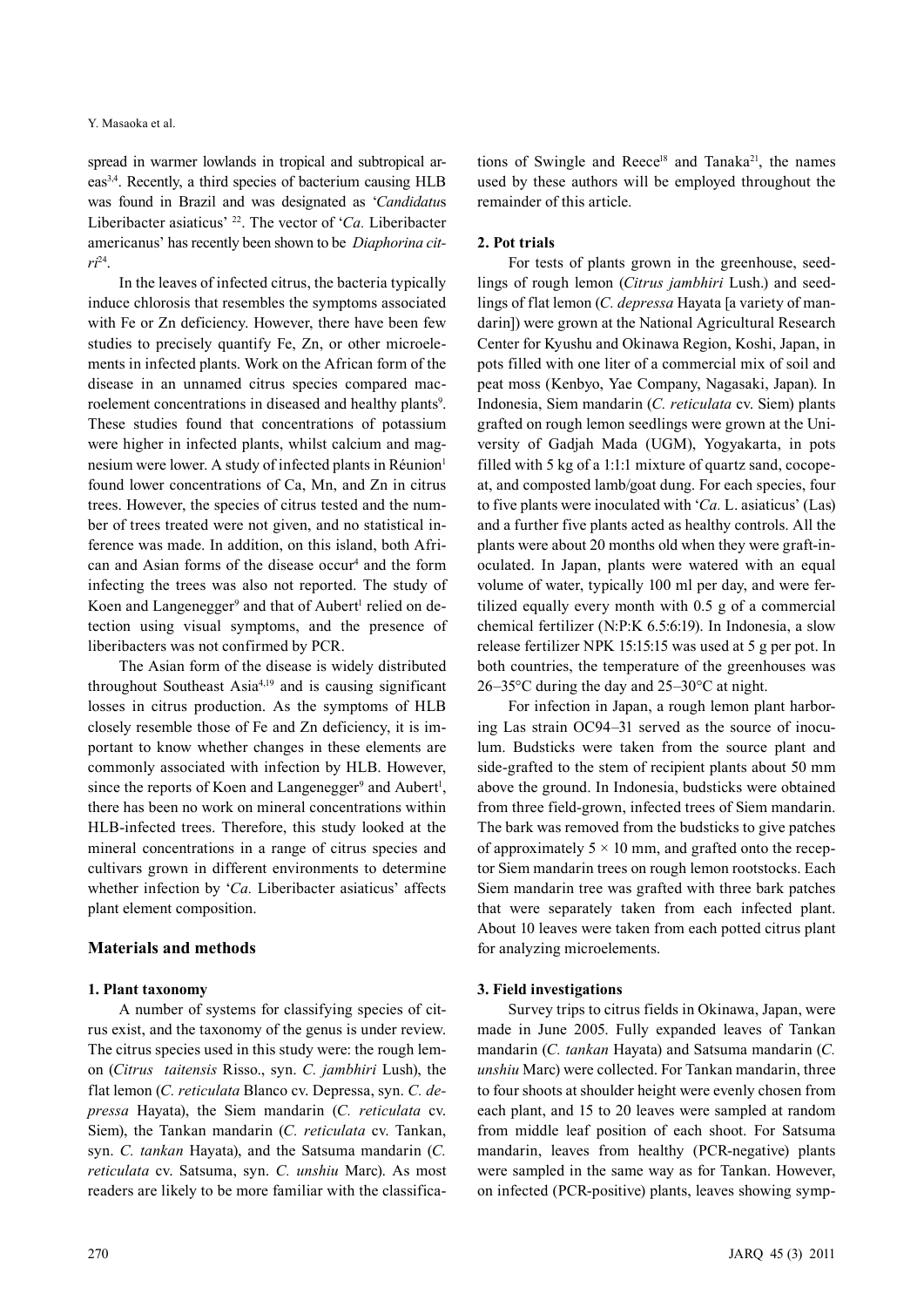toms (chlorosis) were sampled separately from those without symptoms. Since spring shoots appear in March in Okinawa, the age of the leaves was estimated to be about three months. About 10 leaves that were collected from a shoot of each branch were used for extracting microelements. In Indonesia, leaves were collected from Siem mandarin trees growing in a farmer's field in the Kulonprogo District, Yogjakarta Province, Java, in October 2006, following the sampling method established for Tankan and Satsuma mandarin in Japan. Before analyzing microelements from these leaves, all plants in both countries were tested for the presence of Las by PCR using other leaves of the same trees. Four randomly chosen leaves were tested for PCR detection, and a tree was determined to be positive for Las when at least one leaf tested positive by PCR.

#### **4. Measurements of microelements in leaves**

 A batch of about 10 leaves was used for analyzing microelements in the leaves of each shoot. The microelement concentration of one main upright shoot was considered as the concentration of each potted plant, whereas the average of three to four shoots was used to estimate the microelement concentration of each plant in the field. Leaves were washed several times with tap water, three times with distilled water, and then moisture was gently removed by clean paper towels. The leaves were then bisected along the main vein. One half of each leaf was dried in an oven at 70°C for 48 h to determine leaf dry weight. The other half of each leaf was weighed and then homogenized in 20 ml of 2-(N-morpholino) ethanesulfonic acid (MES) buffer (1 mM, pH 6.0). The macerate was centrifuged at 10,000 rpm for 15 min, and then the concentrations of Cu, Fe, Mn and Zn in the supernatant were determined using inductively coupled plasma atomic emission spectrometry (ICP-AES, Japan) or atomic absorption spectrometry (AAS, Indonesia). The concentrations of the microelements were then expressed on a dry weight basis for each tree.

#### **5. DNA extraction and detection by PCR**

Total DNA was extracted from about 0.2 g of leaf midribs using cetyltrimethylammonium bromide<sup>12</sup> and suspended in 200 μl of TE buffer (10 mM Tris-HCl, 1 mM EDTA, pH 8.0). PCR was performed to amplify a portion of the nusG-rplKAJL gene cluster<sup>15</sup> using primers MHO353 (5'-GTGTCTCTGATGGTCCGTTTGCT-TCTTTTA-3') and MHO354 (5'-GAACCTTCCACCAT-ACGCATAGCCCCTTCA-3') reported by Hoy *et al*<sup>6</sup> . In Japan, the PCR reaction mixture (20 μl) consisted of 200 μM of each dNTP, 0.25 μM each of each primer, 0.1 unit of *ExTaq* (Takara, Bio Inc., Shiga, Japan), 1 × Ex Taq buffer supplied by the manufacturer and an arbitrary amount of DNA template (approximately 100 ng ). The amplifications were performed in a DNA Thermal Cycler 9700 (Applied Biosystems, Foster City, CA) for 40 cycles under the following conditions: 30 s at 94°C, 30 s at 56°C and 60 s at 72°C with an initial denaturation step of 2 min at 94°C. In Indonesia, the PCR reaction mixture (15 μl) consisted of 200 μM of each dNTP, 0.22 μM each of each primer (MHO353 and MHO354), 0.1 unit of *Taq* polymerase with anti-Taq monoclonal antibodies (Microzone Ltd, Haywards Heath, West Sussex, UK),  $1 \times$  manufacturer's buffer and 1 µl of DNA extract. The amplifications were performed in a DNA Thermal Cycler (MyCycler, BioRad) for 35 cycles under the following conditions: one cycle; 10 s at 94°C, 30 s at 65°C and 60 s at 68°C with an initial denaturation step of 5 min at 94°C.

## **6. Statistics**

Analyses of variance were performed using STA-TISTICA for Windows, Version 6 (StatSoft, Inc., Tulsa, OK).

## **Results**

#### **1. Measurement of microelements in potted plants**

The yellowing and mottling of leaves appeared on shoots of the rough lemon, the flat lemon, and Siem mandarin plants eight to twelve months after graft-inoculation. All graft-inoculated trees tested positive by PCR for Las: all uninoculated trees were PCR-negative (data not shown). In the trial using rough lemon, both the average concentrations of Fe and Zn were reduced in infected plants by approximately a half compared to levels in healthy plants (Fig. 1, Table 1). The average concentrations of Cu and Mn were not significantly affected by infection (Table 1). In the trial using flat lemon, all tested microelements except for Cu were significantly reduced by infection (Fig. 1, Table 1). For Siem mandarins, only the concentration of Fe was affected by infection by Las, with levels in infected plants again being half those of the healthy controls (Fig. 1, Table 1).

## **2. Measurement of microelements in citrus in the field**

Detection of Las by PCR showed that there were four infected and three healthy trees of Satsuma mandarin and three infected and twelve healthy trees of Tankan mandarin in the orchards in Okinawa, Japan, whereas there were three infected and three healthy trees of Siem mandarin in Java, Indonesia. For the Tankan and Siem mandarins, concentrations of Zn were lower in diseased than in healthy plants with concentrations being a third to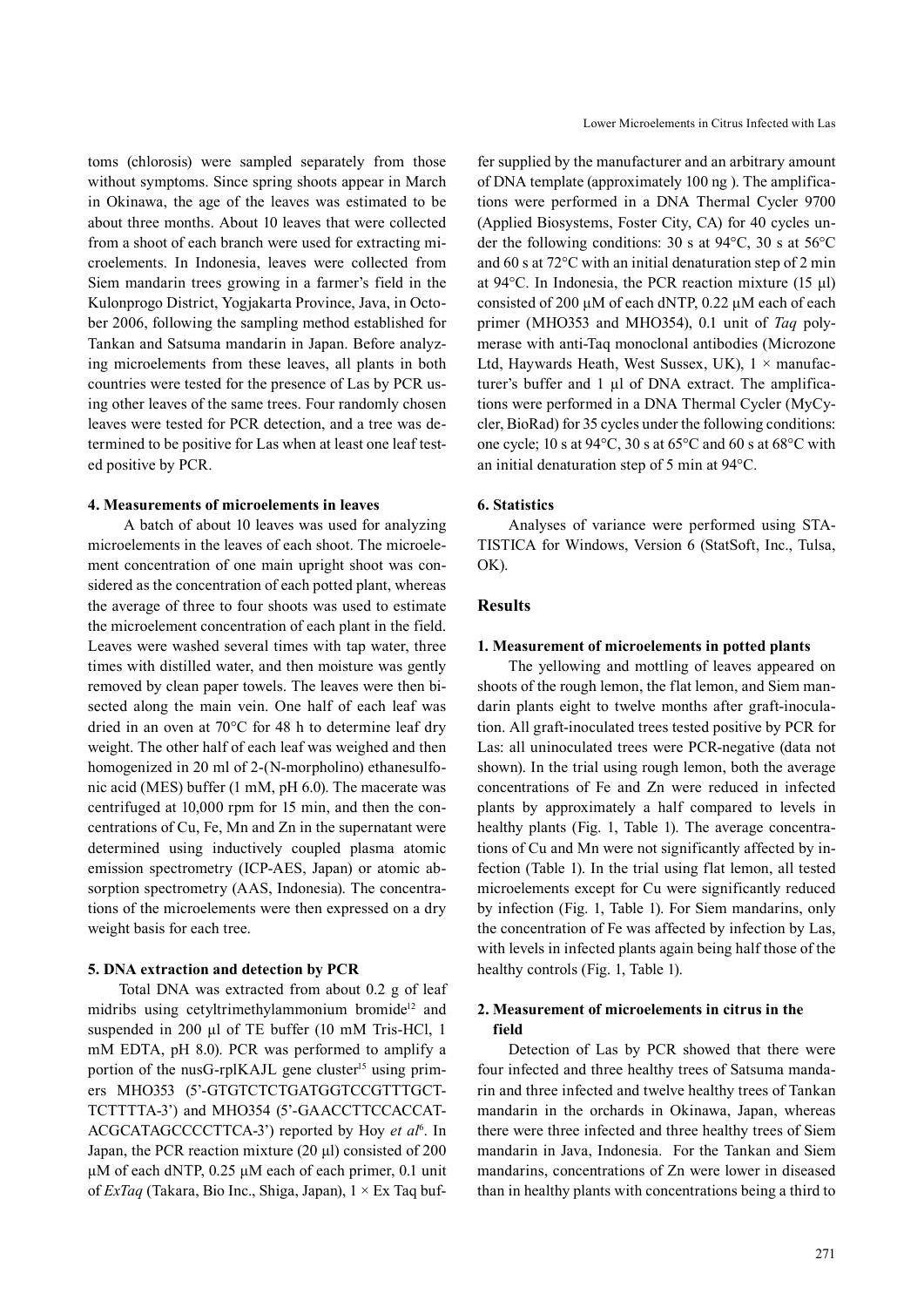

**Fig. 1. Mean levels of microelements in dry matter (DM) found in healthy and HLB-infected citrus. The plants were either growing in the field (F) or were from pot trials (P)**

Bars represent standard error. Abbreviations: PI, pot trial in Indonesia; PJ, pot trial in Japan; FJ, field trial in Japan; FI, field trial in Indonesia.

: Diseased, **:** : Healthy.

## **Table 1. Statistical significance of the difference between the microelement concentrations found in healthy and HLB-infected citrus**

| Citrus                             | Copper |             | Iron   |                  | Manganese |                  | Zinc    |          |
|------------------------------------|--------|-------------|--------|------------------|-----------|------------------|---------|----------|
|                                    | $F^a$  | $p^{\rm b}$ | F      | $\boldsymbol{p}$ | F         | $\boldsymbol{p}$ | F       | p        |
| Siem (pot trial in Indonesia)      | 4.495  | 0.071       | 7.95   | 0.022            | 0.363     | 0.564            | 1.084   | 0.328    |
| Rough lemon (pot trial in Japan)   | 3.451  | 0.100       | 5.832  | 0.042            | 3.700     | 0.090            | 12.687  | 0.007    |
| Flat lemon (pot trial in Japan)    | 0.243  | 0.640       | 18.706 | 0.005            | 11.43     | 0.014            | 110.317 | < 0.0001 |
| Tankan (field material in Japan)   | 0.568  | 0.460       | 8.123  | 0.014            | 0.752     | 0.401            | 5.995   | 0.0293   |
| Siem (field material in Indonesia) | 0.406  | 0.558       | 5.114  | 0.087            | 0.349     | 0.586            | 211.567 | 0.0001   |

Significant differences are in bold.

The plants were either growing in the field or were from pot trials. The mean concentration of each element is shown in Fig. 1. a) *F* value, b) Significance level.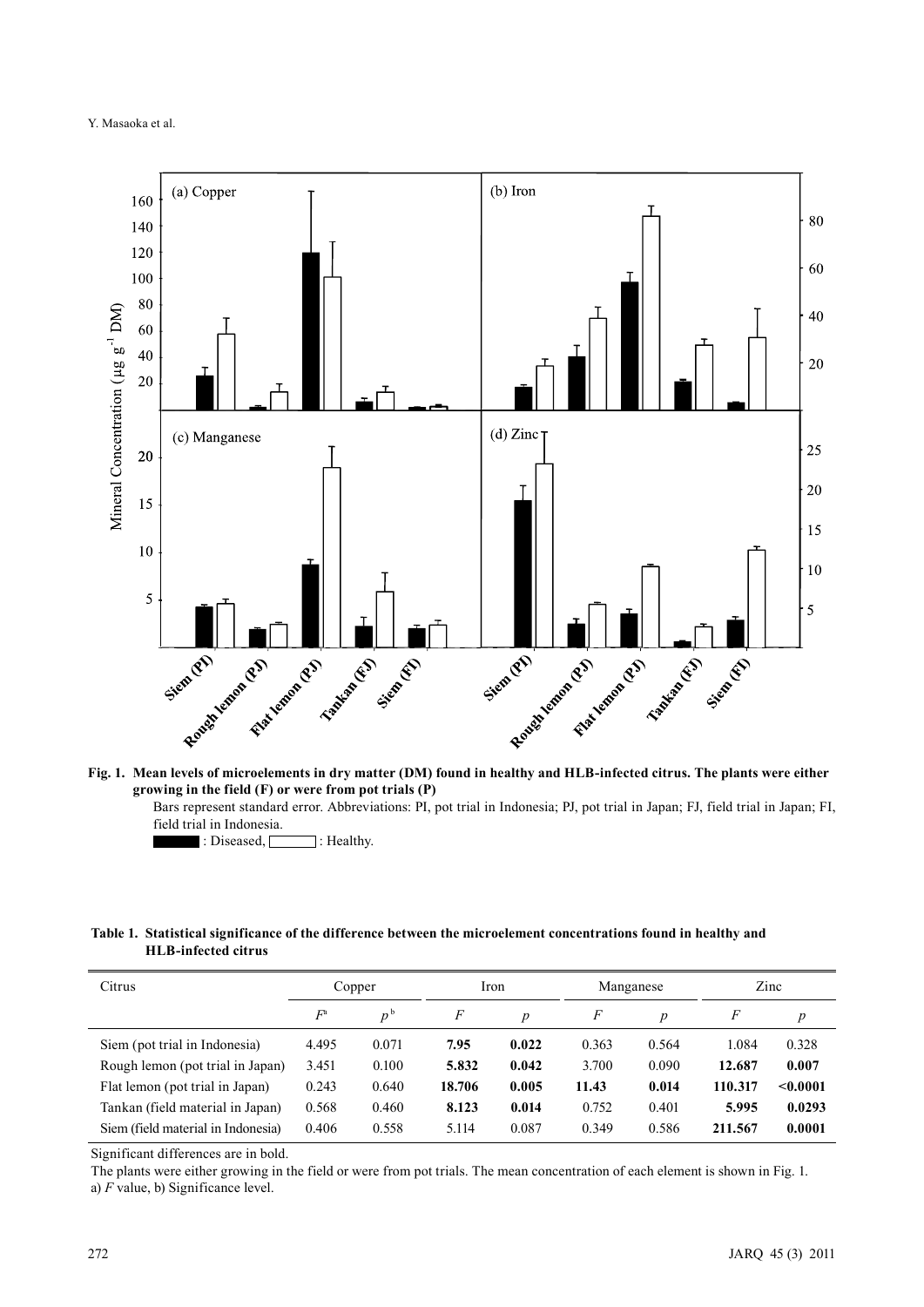a half those in healthy material. Fe was also significantly lower in Tankan mandarin (Fig. 1, Table 1). The average concentrations of Fe in Siem mandarin were 3.25 and 30.65  $\mu$ g g<sup>-1</sup> in dry matter (DM) in the symptomatic and healthy plants, respectively (Fig. 1). However, despite a roughly 10-fold difference in concentration due to the large variance of Fe concentrations in the symptomless material, this difference fails to be statistically significant (Table 1). No statistically significant differences were found in Cu and Mn concentrations in these two varieties (Table 1).

In Satsuma mandarin, concentrations of Fe, Mn, and



**Fig. 2. Mean levels of microelements in dry matter (DM) found in leaves of healthy plants of Satsuma mandarin growing in the field in Japan and infected plants that were either showing symptoms or were symptomless**

Bars represent standard error. : Infected, symptomatic, III: Infected, non-symptomatic,



**Table 2. Statistical significance of the difference between the microelement concentrations found in the leaves of healthy plants of Satsuma mandarin growing in the field in Japan and those of infected plants that were either showing symptoms or were symptomless**

|           | $F^{\rm a}$ | $p^{\rm b}$ |
|-----------|-------------|-------------|
| Copper    | 0.766       | 0.496       |
| Iron      | 18.846      | 0.0009      |
| Manganese | 5.565       | 0.031       |
| Zinc      | 36.471      | 0.0001      |

Significant differences are in bold. The mean concentrations for each element are shown in Fig. 2. a) *F* value, b) Significance level.

Zn were significantly higher in leaves from healthy plants than from diseased ones (Fig. 2, Table 2). However, there was little difference in concentrations of these elements between symptomatic and asymptomatic leaves from the same infected trees (Fig. 2). No significant difference was found in Cu concentrations of the leaves from healthy trees and those from infected trees (Table 2).

## **Discussion**

This study has looked at mineral concentrations in citrus plants infected with Las. Infected leaves had lower Fe concentrations except for one marginal case in the field samples of Siem mandarin in Indonesia. Infected leaves also contained a significantly lower concentration of Zn except for one pot trial of Siem mandarin in Indonesia. On average, concentrations of Fe and Zn in infected plants were approximately half those in healthy plants. Cu was not significantly reduced in any of the trials, and Mn was occasionally lower in infected leaves. These results suggested that the concentrations of particular elements (i.e., Fe and Zn) rather than element concentrations in general are affected by infection by '*Ca.* Liberibacter asiaticus'. Given the similarity of symptoms caused by '*Ca.* L. africanus' and '*Ca*. L. americanus', it is likely that similar disturbances in elements occur during disease development after infection by these pathogens.

The material used in this study comes from four cultivars of mandarin (Tankan, Satsuma, flat lemon, and Siem) and an assumed hybrid (rough lemon) between *C. reticulata* and either *C. medica* L. (the citron) or *C. limon*  $(L)$  Osbeck (the lemon)<sup>11,13</sup>. In Réunion, Aubert<sup>1</sup> also found lower concentrations of Zn, together with reductions in Ca and Mn in citrus trees. The plants used in our study and in that of Aubert's<sup>1</sup> were grown in a range of different conditions and included field- and greenhousegrown plants. In addition, different isolates of Las in Japan and Indonesia were used and would presumably be different from the strain(s) present in Réunion. Thus, reductions in Fe and Zn appear to be a common feature of infection by Las. The citrus cultivars chosen for our study are widely grown in Japan and other Asian countries. Therefore, these insights into the pattern of mineral concentrations should be broadly applicable to commercial citrus in Asia.

The symptoms associated with Fe and Zn deficiencies in citrus include interveinal chlorosis, and the symptoms induced by HLB infection can be mistaken for these deficiencies. Fe is a cofactor for at least 139 enzymes that catalyze a wide range of biochemical reactions including catalase, peroxidase, and lipoxigenase, chlorophyll metabolism, respiration and insufficient Fe supply reduces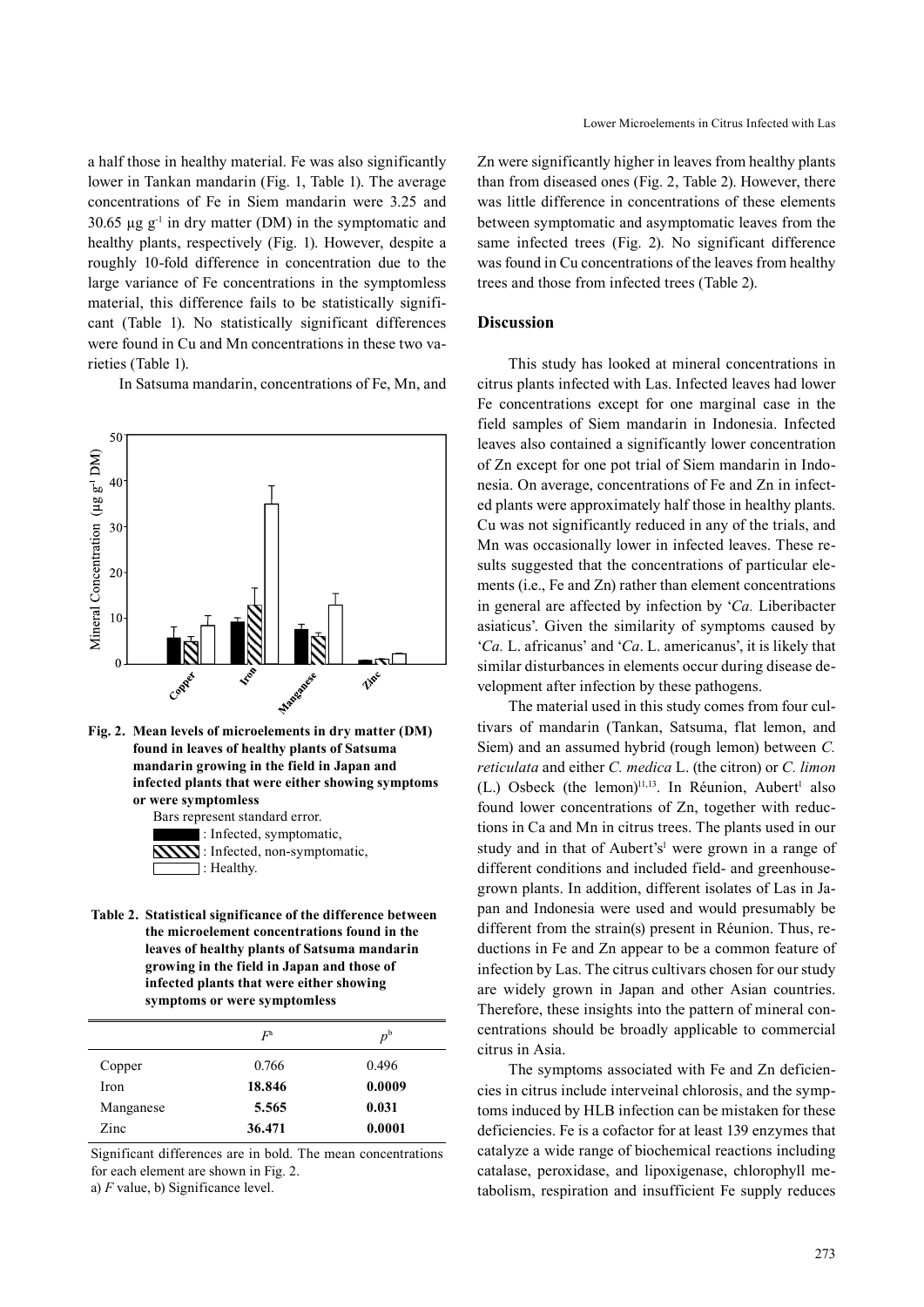#### Y. Masaoka et al.

protein synthesis, particularly membrane proteins<sup>14</sup>. Zn is also involved in many biochemical reactions including sugar, amino acid, and IAA metabolism<sup>2,5,17</sup>. Thus, our results provide an explanation for the similarity of the symptoms of HLB with those caused by Fe and Zn deficiencies.

It is surprising that only Fe and Zn concentrations in infected plants were affected. Any general dysfunction of the vasculature resulting from infection would be likely to affect all elements. It is known that infection by Las disrupts the phloem<sup>23</sup>; therefore, infection has the possibility of affecting element retranslocation within the plant. However, there is no feature of the chemistry of Fe and Zn that sets these two elements apart from Cu and Mn, and all of these elements are relatively immobile within the plant<sup>16</sup>. It has been proposed that Las produces a toxin, as cell-free extracts from infected plants cause chlorosis when injected into healthy citrus or tobacco<sup>20</sup>. In addition, several plant pathogenic bacteria produce metal chelating siderophores<sup>10</sup>. Therefore, it is possible that the toxin or siderophores interact with Fe and Zn so reducing their availability to the plant.

The results of this study have a number of practical implications. Currently used molecular assays that amplify fragments of the genomes of the organisms that cause HLB suffer from problems caused by the uneven and sporadic distribution of the pathogens within infected trees. This leads to problems with false negative results. Analyses of mineral concentrations may be used to supplement these methods of detection. The reduced levels of Fe and Zn in non-symptomatic leaves of the Satsuma mandarin suggest that reductions in mineral concentrations may precede the development of chlorosis. It may be possible that the lower Fe and or Zn concentrations in non-symptomatic shoots can be used to make a diagnosis of greening. However, this diagnosis method requires knowledge of the normal element status of plants and might not be applicable when most of the citrus trees in the field have low Fe concentrations due to lime-induced Fe deficiency. Furthermore, as Fe and Zn deficiencies appear early in the development of the disease, applications of these elements may reduce symptom expression and increase tree life.

## **References**

- 1. Aubert, B. (1979) Progrès accompli dans la lutte contre le greening des citrus à la Réunion. *Revue Agricole et Sucrière*, **58**, 53–56.
- 2. Bar-Akiva, A. & Lavon, R. (1969) Carbonic anhydrase as an activity of zinc deficiency in citrus leaves. *J. Hortic. Sci.*, **44**, 359–362.
- 3. Bove, J. M. (2006) Huanglongbing: a destructive, newly-

emerging, century-old disease of citrus. *J. Plant Pathol.*, **88**, 7–37.

- 4. da Graça, J. V. (1991) Citrus greening disease. *Annu. Rev. Phytopathol.*, **29**, 109–36.
- 5. Devi, D. D., Srinivasan, P. S. & Balakrishnan, K. (1996) Carbonic anhydrase activity as an indicator of of zinc status of Sathgugi orange. *J. Hortic.*, **24**, 66–68.
- 6. Hoy, M. A., Jeyaprakash, A. & Nguyen, R. (2001) Long PCR is a sensitive method for detecting *Liberobacter asiaticum* in parasitoids undergoing risk assessment in quarantine. *Biol. Control*, **22**, 278–287.
- 7. Jagoueix, S., Bové, J. M. & Garnier, M. (1996) PCR detection of the two '*Candidatus*' Liberobacter species associated with greening disease of citrus. *Mol. Cell. Probes*, **10**, 43–50.
- 8. Jagoueix, S., Bové, J. M. & Garnier, M. (1997) Comparison of the 16S/23S ribosomal intergenic regions of "*Candidatus* Liberobacter asiaticum" and *Candidatus* Liberobacter africanum," the two species associated with citrus huanglongbing (greening) disease. *Int. J. Syst. Bacteriol.*, **47**, 224–227.
- 9. Koen, T. J. & Langenegger, W. (1970) Effect of greening virus on the macro-element content of citrus leaves. Farming in South Africa, 65–66.
- 10. Lemanceau, P. et al. (2009) Role of Iron in Plant–Microbe Interactions. Advances in Botanical Research, Vol. 51, 492–549.
- 11. Mabberley, D. J. (2004) Citrus (Rutaceae): a review of recent advances in etymology, systematics and medical applications. *Blumea,* **49**, 481–498.
- 12. Murray, M. G. & Thompson, W. F. (1980) Rapid isolation of high molecular weight plant DNA. *Nucleic Acids Res.*, **8**, 4321–4325.
- 13. Nicolosi, E. et al. (2000) Citrus phylogeny and genetic origin of important species as investigated by molecular markers. *Theor. Appl. Genet.*, **100**, 1155–1166.
- 14. Nishio, J. N. & Terry, N. (1983) Iron nutrition-mediated chloroplast development. *Plant Physiol.*, **71**, 688–691.
- 15. Okuda, M. et al. (2005) Characterization of the *tuf*B-*sec*E*nus*G-*rpl*KAJL-*rpo*B gene cluster of the citrus greening organism and detection by loop-mediated isothermal amplification. *Plant Dis.*, **89,** 705–711.
- 16. Reuter, D.J. & Robinson, B.J. (1997) *Plant Analysis: An Interpretation Manual.* CSIRO Publishing, Collingwood, Victoria, Australia, pp.572.
- 17. Safaya, N. M., Shukla, U. C. & Khann, S. S. (1975) Nutritional physiology of zinc and symptoms of its efficiency in some field crops. *Fertilizer News*, **20**, 31–35.
- 18. Swingle, W.T. & Reece, R.C. (1967) The botany of Citrus and its wild relatives. *In* The citrus industry, vol. 1, eds. Reuther W., Webber H.J., Batchelor L.D., University of California, Berkeley, CA, 190–430.
- 19. Subandiyah, S. et al. (2000) Comparison of 16S rDNA and 16S/23S intergenic region sequences among citrus greening organisms in Asia. *Plant Dis.,* **84**, 15–18.
- 20. Subandiyah, S. et al. (2004) Preliminary study of toxin associated with Huanglongbing disease on citrus. *In* NIAS International Workshop on Genetic Resources, National Institute of Agrobiological Sciences (NIAS), Tsukuba, Japan, 97–99.
- 21. Tanaka, T. (1977) Fundamental discussion of Citrus classi-